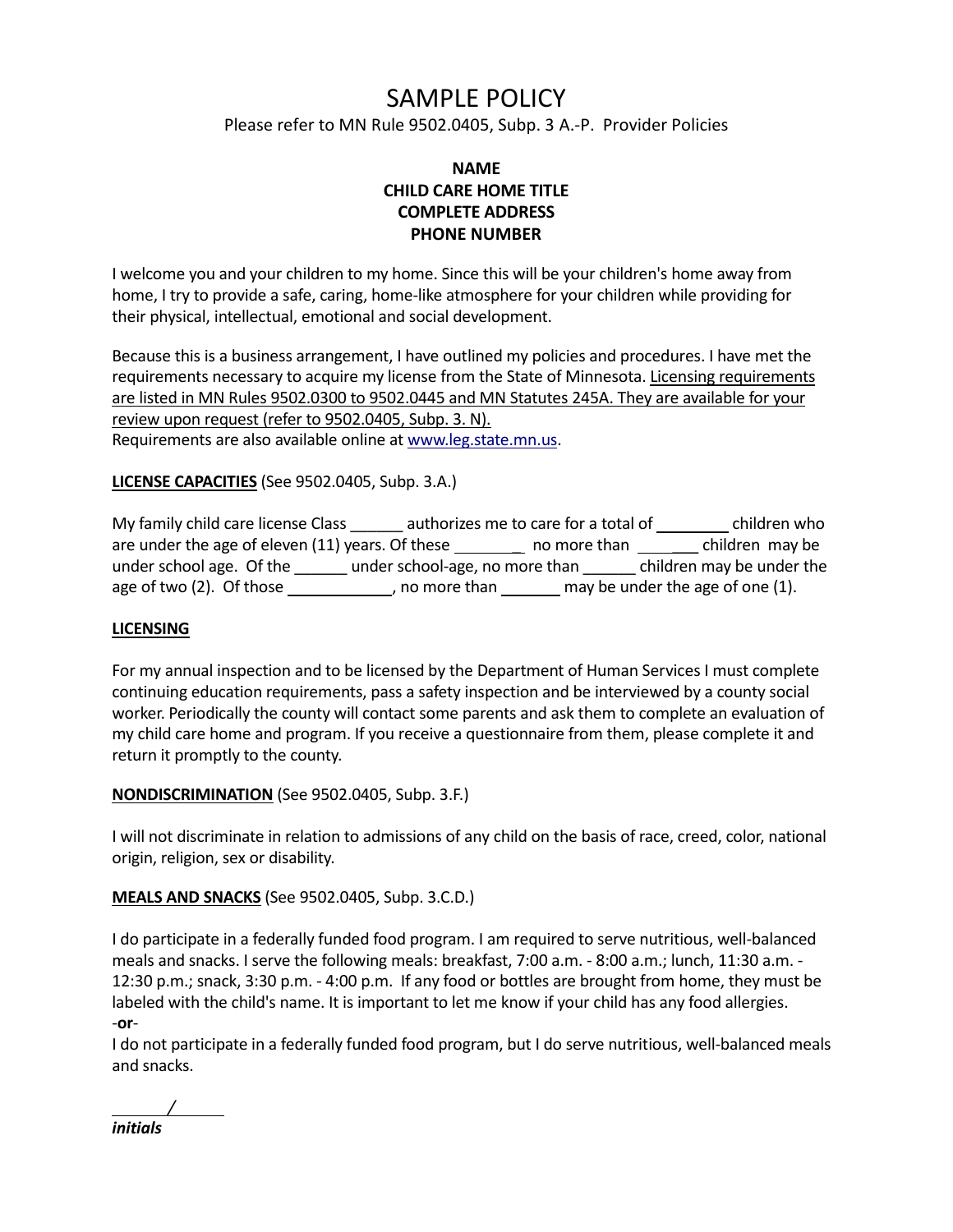## **SLEEPING ARRANGEMENTS** (See 9502.0405, Subp. 3.E.)

I provide each child with a safe, comfortable sleep space with separate bedding. Infants must sleep in cribs or port-a-cribs with waterproof mattresses or pads and a tight-fitting sheet. Infants up to 12 months of age are not allowed to be in, or sleep in, bassinets, cradles, car seats, swings, infant carriers or drop-sided playpens and may not sleep on couches, beds or the floor. I will sleep infants on their backs according to the recommended guidelines of the American Academy of Pediatrics Foundation. If your baby needs to sleep in a position other than on his/her back, you will need to have a Physician's Directive for Alternative Infant Sleep Position form, which will be kept in your child's file.

## **ILLNESSES AND MEDICATIONS** (See 9502.0405, Subp. 3.G.)

Please do not bring your child into my childcare when he/she is sick. If your child becomes ill while in my care, I will keep her comfortable, isolate her from other children, check on her frequently, and notify you immediately. If your child has any of the following conditions: an oral temperature of 101 or higher, vomiting, diarrhea, or has an undiagnosed rash, I will expect you to make arrangements to come and take your child home. He should remain home for 24 hours after treatment of antibiotics, if necessary, and his temperature has returned to normal without the use of fever reducing medication.

Please let me know within 24 hours of diagnosis in case of an infectious disease listed in MN Rule 4605.7040, since I am required to notify other parents of children in care of a diagnosis. (MN Rule 9502.0435, Subp. 16C.) I must also report it to the MN Department of Health.

The following are guidelines to help you decide if your child is well enough to come to child care.

| <b>Disease</b> | Incubation period                | Communicability                                              |
|----------------|----------------------------------|--------------------------------------------------------------|
| Influenza      | $1-3$ days                       | Exclude until temperature has been normal for 24 hours       |
| Pink Eye       | $1-3$ days                       | Exclude only if child has a fever                            |
| Strep throat   | $1-3$ days                       | Exclude until 24 hours after first treatment and temperature |
|                |                                  | has returned to normal                                       |
| Lice           | Nits hatch from<br>$6 - 10$ days | Exclude until first treatment is completed                   |

I require written permission and instructions to administer prescription and over-the-counter medication such as Tylenol, cough syrup, sunscreen lotions, diapering products, insect repellants, etc. Medicines must be supplied in original containers with the child's name and current prescription information on the label.

## **IMMUNIZATIONS**

An Immunization Form must be completed for each child two months of age and older prior to admission into my child care. Minnesota law requires that children enrolled in child care homes must be current with required immunizations or have a medical or non-medical exemption from vaccines. \* Children who do not have all required immunizations have 18 months from initial enrollment to complete them.

\* Medical exemptions require the signature of a physician or clinic representative.

\* If you conscientiously oppose any required immunization, a non-medical exemption must be signed by the parent or guardian in the presence of a notary.

*/ initials*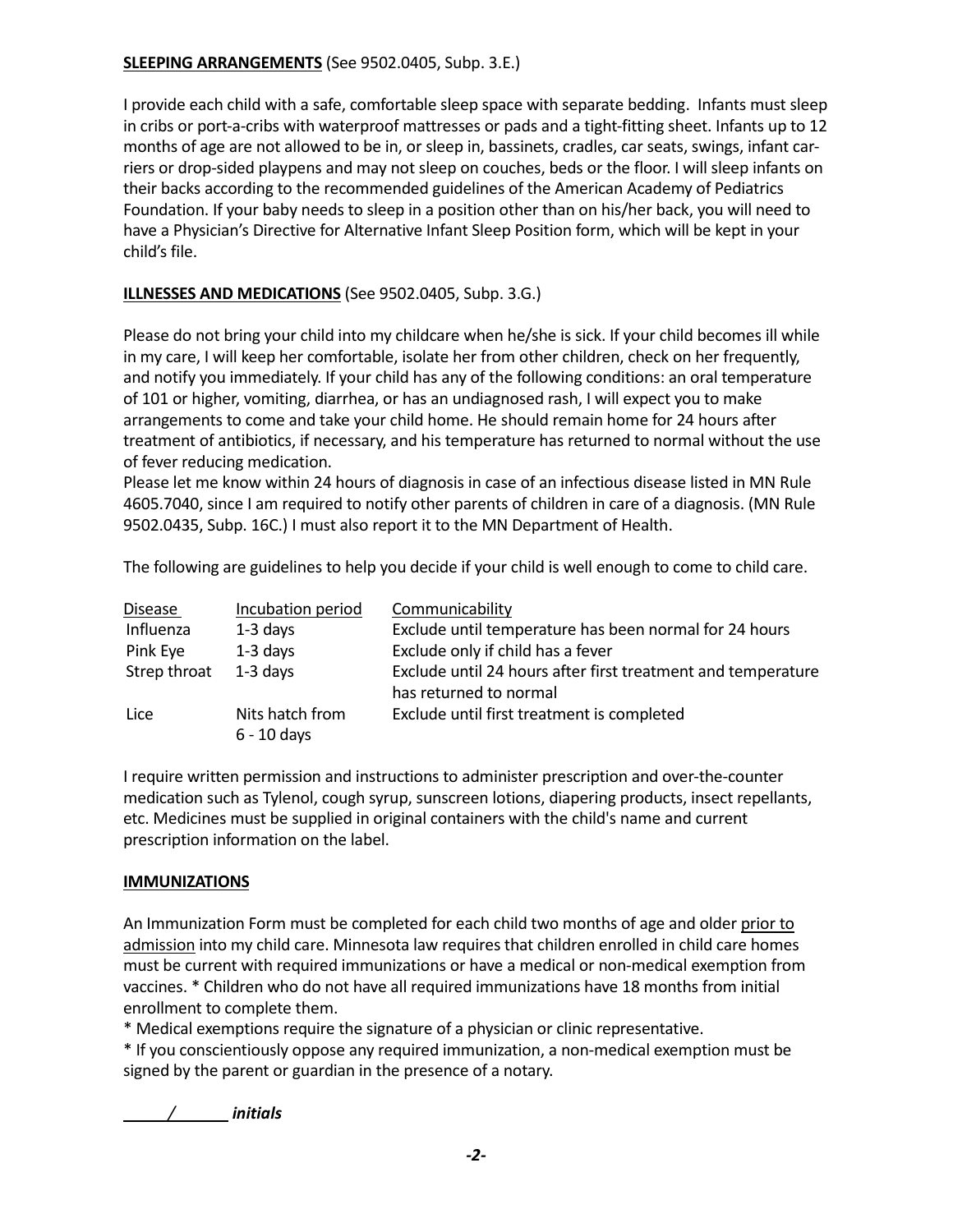#### **ALLERGY INFORMATION** (See MN Stat. 245A.51, Subd. 1)

Please ensure that I am made aware of any known allergy your child has, what I need to look for, and how I need to respond to an allergic reaction.

**EMERGENCIES/BACK-UP** (See 9502.0405, Subp. 3.L. & 245A.53, subd. 2)

The Admission and Arrangements Form must also be completed prior to admission. If for any reason your child would require emergency medical attention, I need to have your written permission to follow any steps necessary for his/her well-being. I will notify you at the earliest possible time. You will be responsible for all medical expenses incurred.

If for any reason I need to leave for an emergency, I have an adult who can come in for a short period of time until you arrive. In the event that I am ill or on vacation and cannot provide care, you will need to have your own back-up arrangements available. I will notify you as soon as possible when I am unable to provide care for your child.

#### **EMERGENCY DRILLS** (See 9502.0405, Subp. 3.H.)

I conduct and record monthly fire and storm drills. I have a fire evacuation plan that we practice monthly. I talk about severe weather with the children during severe weather season.

**TRANSPORTATION** (See 9502.0405, Subp. 3.I.)

\_\_\_ I have not taken the Child Passenger Restraint Training class. I will not be transporting your child(ren).

\_\_\_ I have taken the Child Passenger Restraint Training class. (See below.)

At times I transport the children to various activities. Before I may transport, I must have completed training on the proper use and installation of child restraint systems in motor vehicles. I must have your written permission to transport your children. Each child under the age of eight and shorter than four feet nine inches tall must be individually fastened in a safety seat (MN Statute 169.685). No child must ever be left unattended. In the event of a planned field trip, a written permission form will be required.

- I do give my provider permission to transport my child.
- I do not give my provider permission to transport my child for any reason, except an emergency.

#### **CLOTHING AND SUPPLIES**

For infants, I may ask you to provide formula, disposable diapers, wipes, baby bottles and two extra sets of clothes. For older children, I would appreciate an extra set of clothes. Children of all ages spend time out of doors each day, weather permitting. Please bring hats, mittens, winter jackets, snow pants and boots during colder weather.

*/ Initials*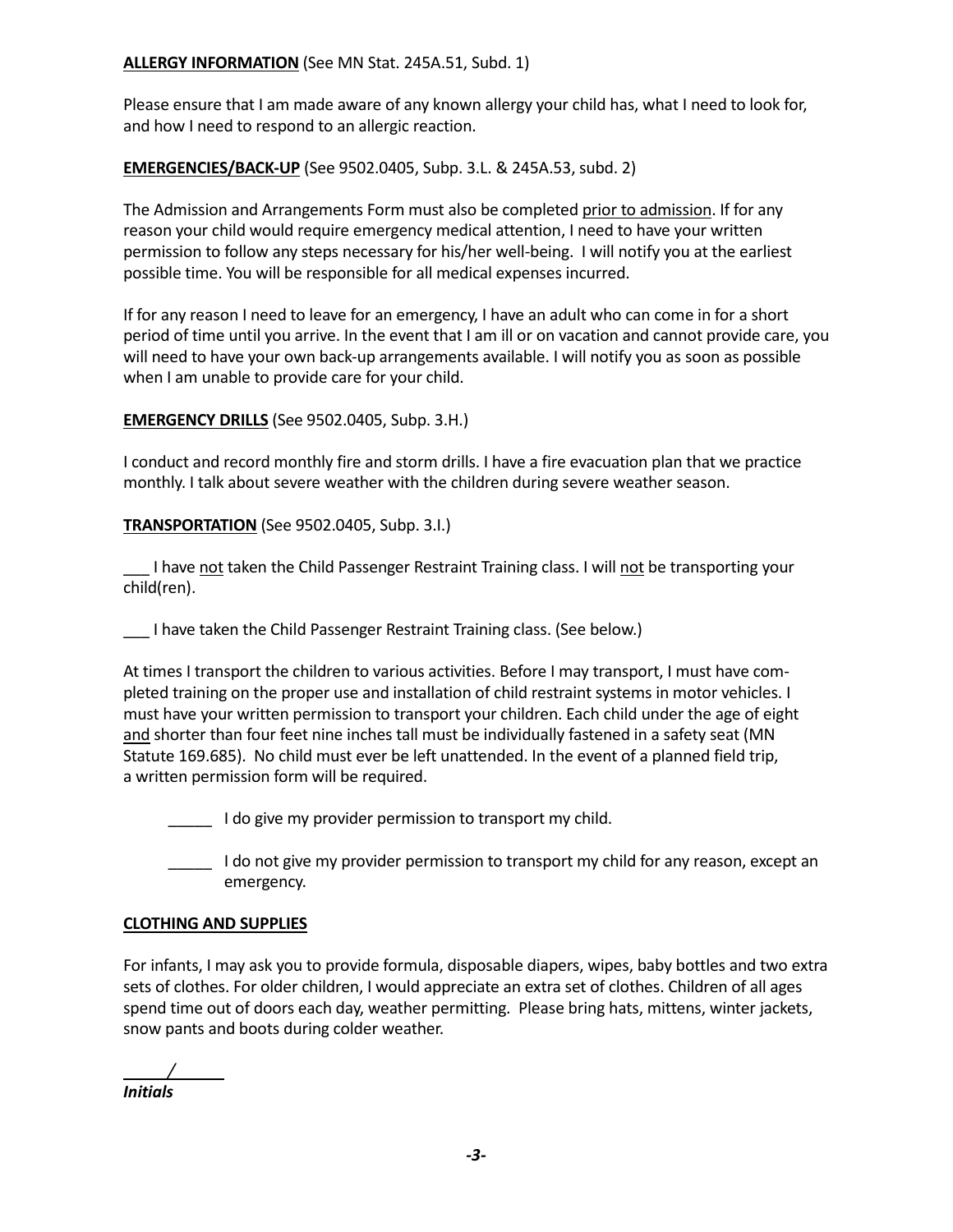#### **SMOKING** (See 9502.0405, Subp. 3.P. & MN Stat. 144.414, subd. 2)

Smoking is not allowed in my home during child care hours. This is according to the Minnesota Clean Indoor Air Act.

#### **SUPERVISION**

I am required to be within sight or hearing of an infant, toddler or preschooler at all times so that I am capable of intervening to protect their health and safety. For school-age children I am required to be available for assistance and care. Written permission is needed from you if your school-age child is to be off my property. This includes walking to/from the bus stop or school.

#### **AUTHORIZED PERSONS**

Occasionally your child may need to be picked up from child care by someone other than the guardian. Your child will not be released unless the names are listed on the Admissions and Arrangements Form. Please provide a reliable list of people to reach in case of an emergency.

Parents and legal guardians are allowed access to their child at any time.

#### **DISCIPLINE**

I would like your views and ideas on the type of behavior guidance used in your home. Parenting methods that work at home are not always appropriate in the child care setting. According to the Minnesota Rule I am not allowed to use any type of physical discipline such as hand slapping, spanking, hitting, pinching, biting, etc. with child care children. Please do not ask me to use these methods. I will not do or say anything that will threaten, humiliate or frighten your child. I will try to redirect your child and use logical consequences for behavior guidance. A short period of "think time" away from the other children or activities may be necessary if a child does not respond to verbal messages. I believe that by rewarding and praising the many positive behaviors the positives will be repeated.

**PETS** (See 9502.0405, Subp. 3.M.)

I have following pets in my home: All are up to date on their rabies vaccinations.

*/ initials*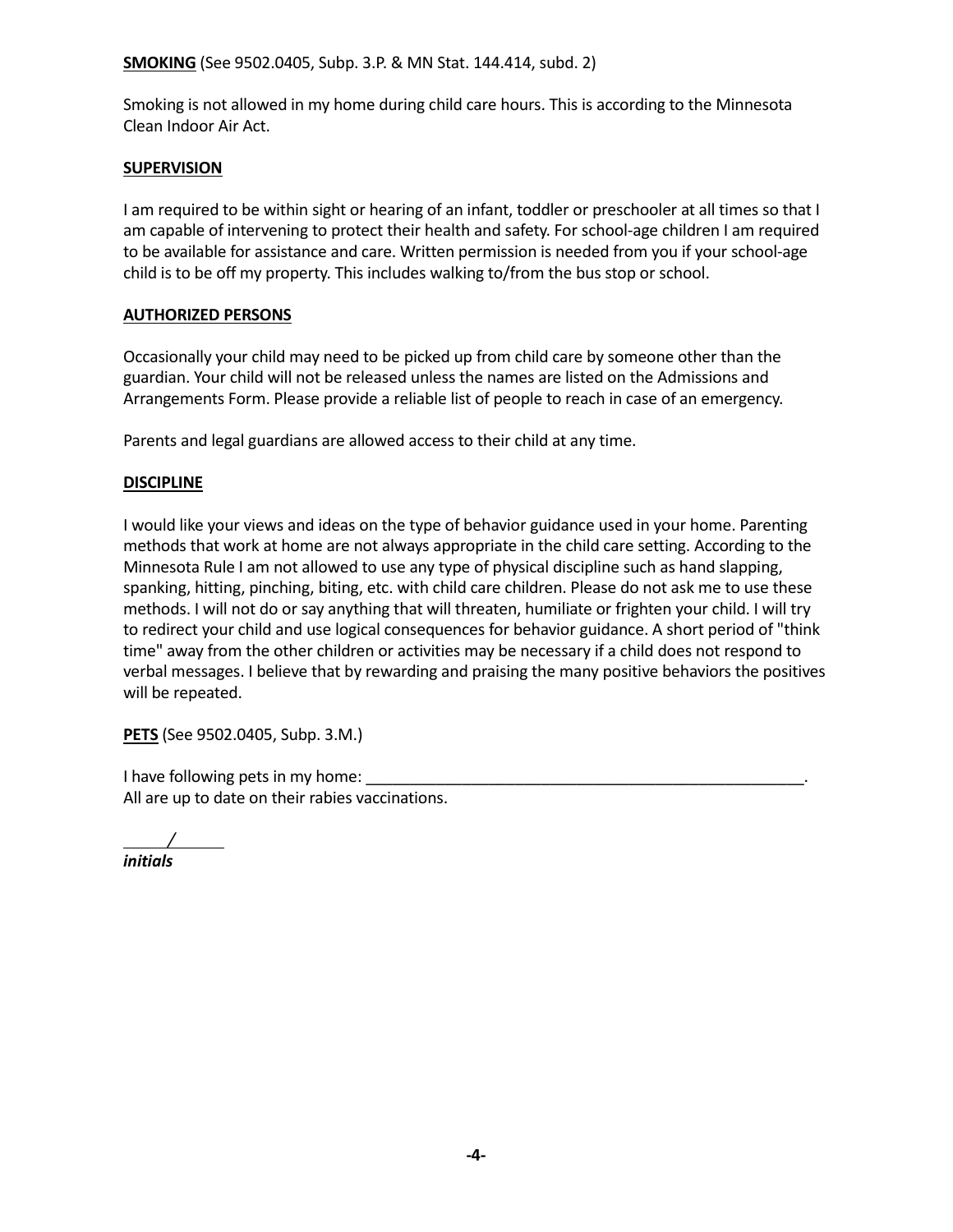#### **ACTIVITIES**

Activities are an important part of my child care program. They are informally structured to meet the needs of each child. Games and craft projects are designed to be challenging, but within the abilities of the child. Building blocks and construction toys encourage imagination and creativity; and puzzles teach problem-solving ability, shape and color recognition. Group activities teach cooperation and sharing, and many games help with counting and number skills. Cutting, pasting and coloring projects help develop coordination and small muscle control. Children of all ages spend some time outdoors every day, weather permitting. Outdoor activities strengthen and develop large muscles.

I will limit your child's television viewing while in my home. At times we may watch educational programs and movies. We celebrate each child's birthday and plan parties or special projects for major holidays.

#### **VACATION/HOLIDAYS** (See 9502.0405, Subp. 3.L)

I am closed on the following holidays, and you will be required to pay for them, or the day celebrated if they fall on weekdays: New Years' Day, Memorial Day, July 4<sup>th</sup>, Labor Day, Thanksgiving Day and Christmas Day.

I will notify you 30 days in advance of any changes in my rates. Rates are guaranteed whether or not you bring your children. Your two-week vacation period is permitted (with/without) compensation to me. You (will/will not) be responsible for paying me for my yearly two-week vacation. I will notify you in advance so that the necessary arrangements can be made.

#### **PAYMENT** (See 9502.0405, Subp. 3.K.)

I require that childcare payments be made in advance of when care is provided. Payment will be due on Monday for the upcoming week of care. I require a two-week written notice in advance of my termination so I can plan accordingly. If none is given, two weeks additional payment must be made whether or not your child is present. If I find that I can no longer care for your children, I will give you at least a two-week notice unless I feel there is risk to the health and safety of myself or any other children in my care.

Some breakage and wear can occur with toys and furnishings in a child care home. If personal property damage is either deliberate or excessive, you will be expected to pay for it.

*/ initials*